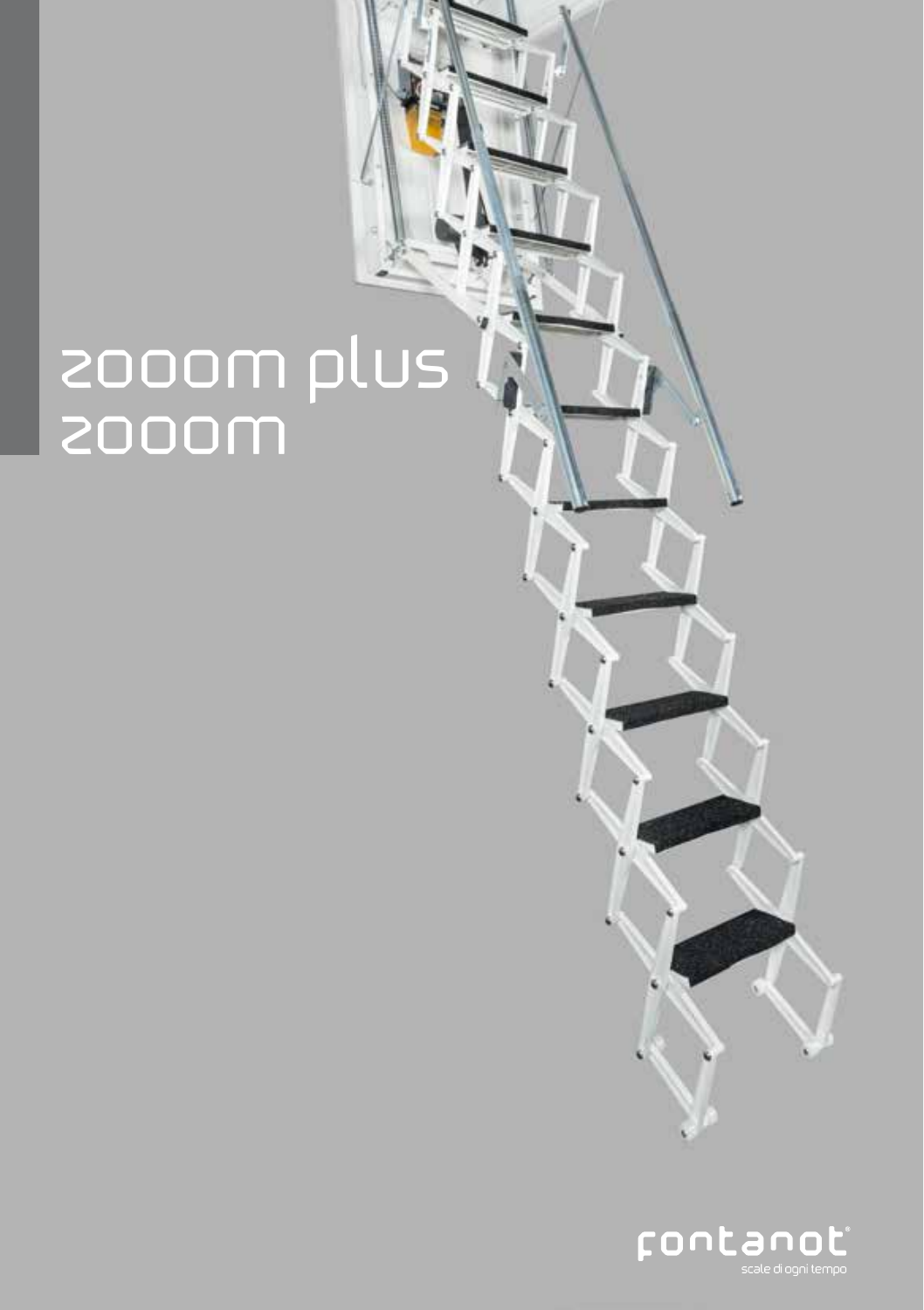

 $\overline{2}$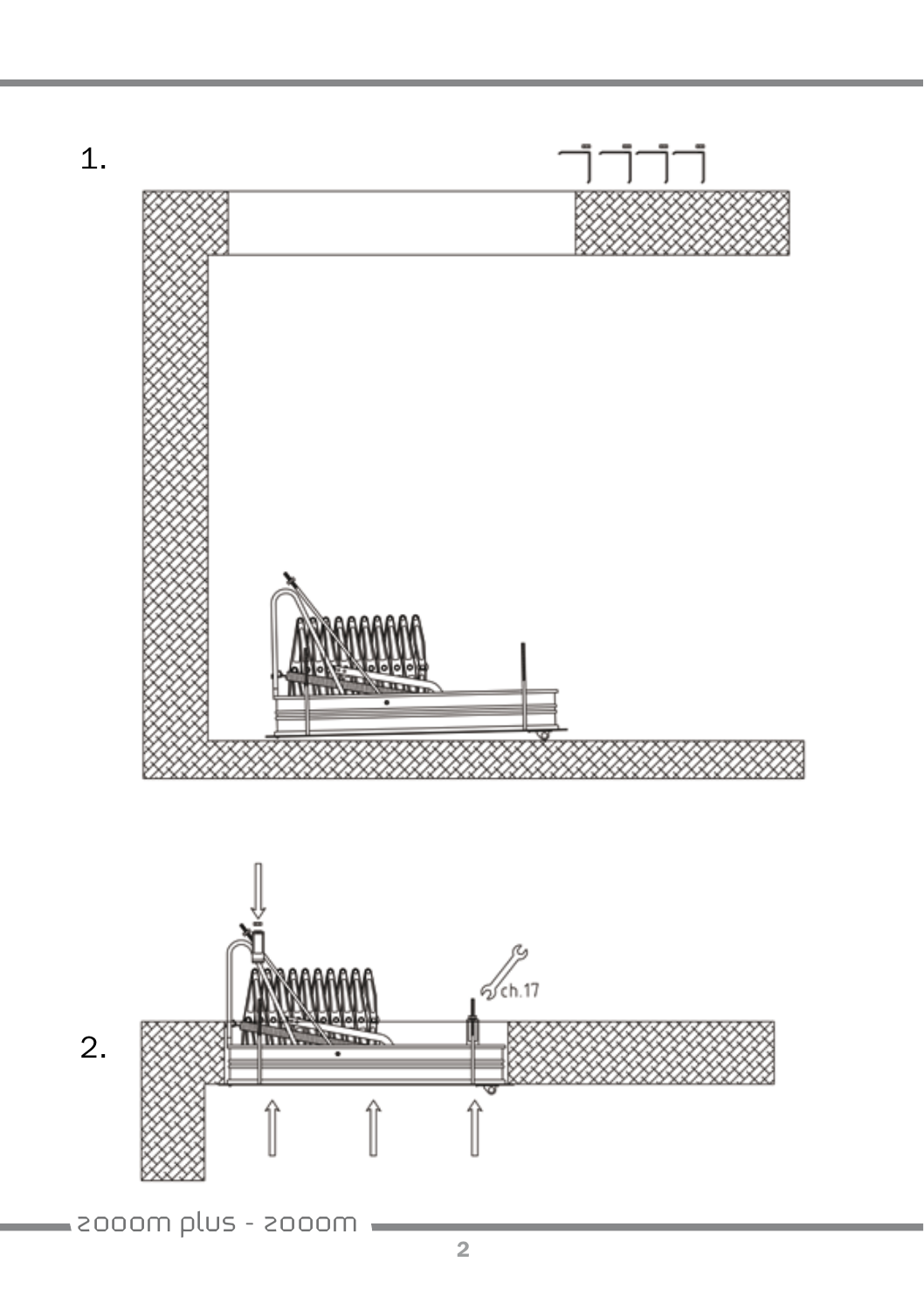



zooom plus - zooom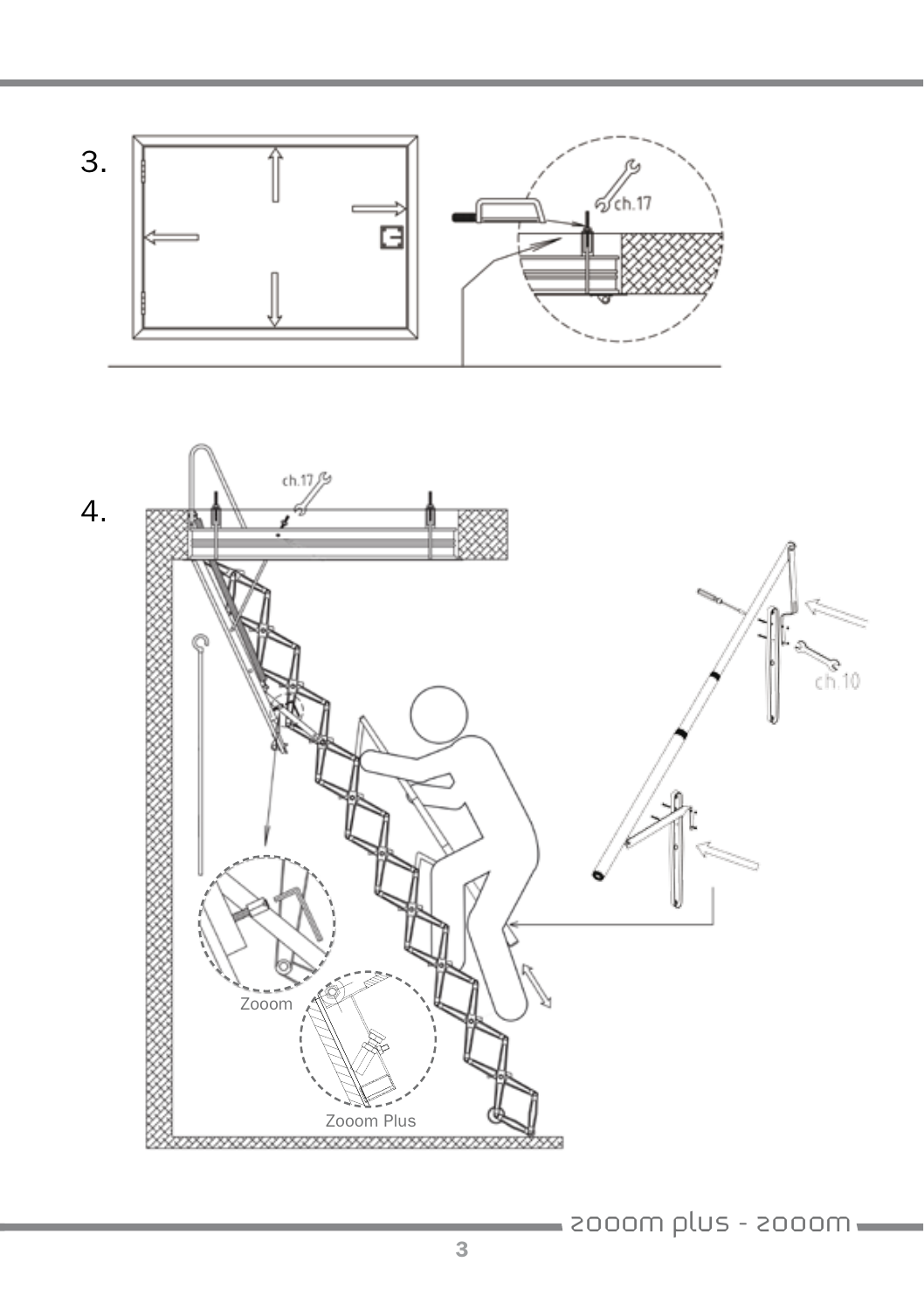

SOLO PER/ONLY FOR/NUR FÜR/SEULEMENT POUR/SOLO PARA: ZOOOM PLUS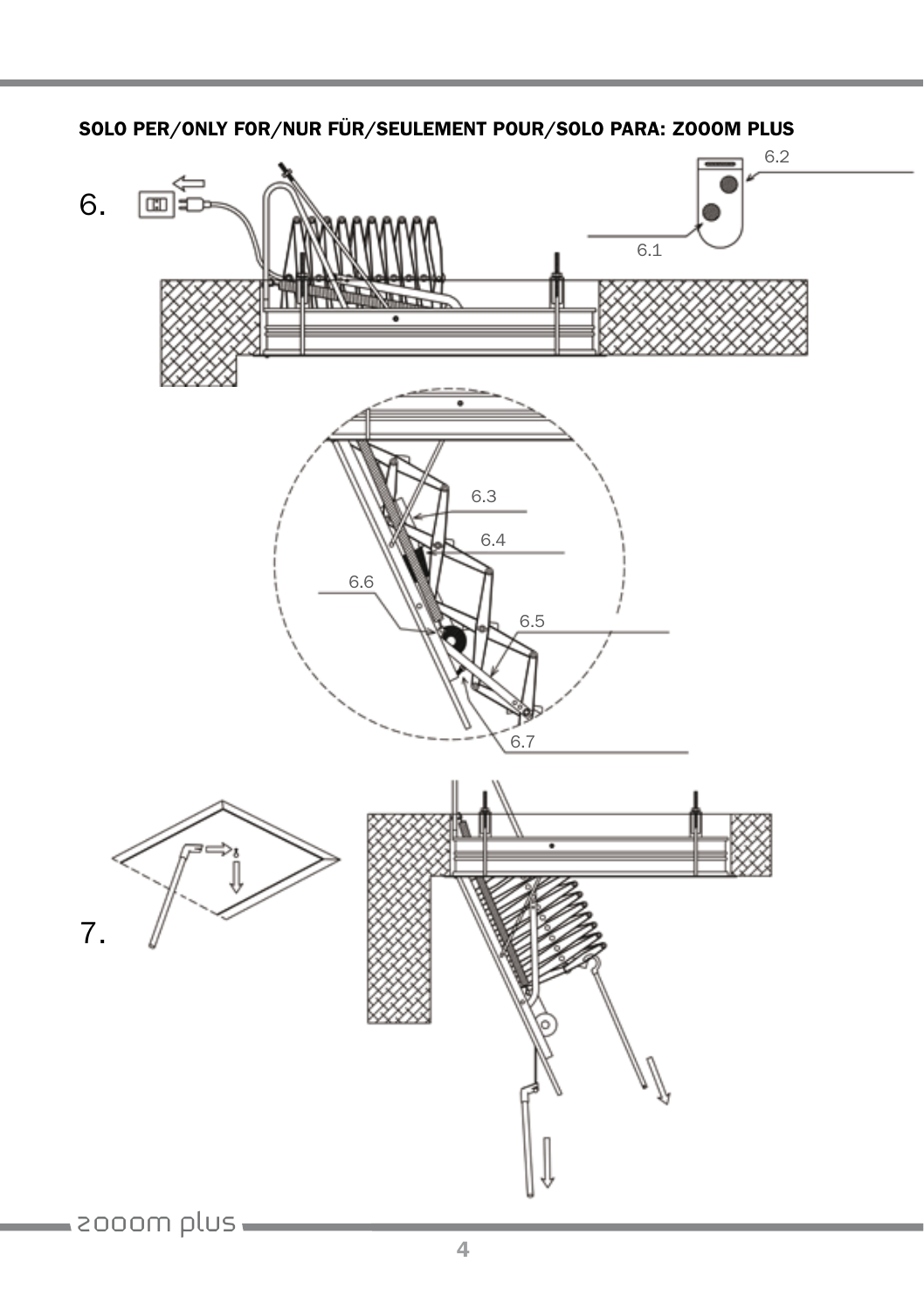# IT

1. Aprire l'imballo e lasciare al piano inferiore la scala e il bastone d'apertura, portando al piano superiore le 4 staffe di fissaggio con relativi dadi M10.

2. Aiutandosi con supporti o corde, infilare, da sotto, la scala nel foro, quindi inserire subito verticalmente le 4 staffe forate sopra le barre filettate M10 sporgenti, avvitando i dadi M10 con chiave 17mm, fino quando la battuta inferiore della scala aderisce alla soletta (non stringere definitivamente).

3. Guardare da sotto la scala (chiusa) e assicurarsi che la fessura fra telaio e pannello sia costante (scala in squadro), e comunque che il pannello non tocchi il telaio. In caso contrario occorre adattare la scala da sopra, effettuando piccoli spostamenti. Stringere poi definitivamente la scala a soletta tramite chiave 17mm ai dadi M10 delle staffe.

*N.B. Si consiglia di tagliare la parte di barra filettata eccedente da dado di bloccaggio.*

4. Aprire la scala, da sotto, agendo sull'anello della serratura tramite il bastone con gancio d'apertura dopo averlo innestato (è in 2 pz.), ruotare e stendere la rampa fino a terra (le 2 ruotine piccole in nylon devono appoggiare a pavimento). Nel caso che la scala debba essere regolata per altezze al limite del consentito, occorre agire sui tiranti, avvitando o svitando entrambi i dadi M10, tramite chiave 17mm (i dadi devono sempre appoggiare contemporaneamente sui nottolini).

A scala appoggiata, svitare o avvitare il fermo corsa in modo che lo stesso appoggi sempre sul telaio.

*N.B. La scala non va murata.*

*N.B. Salire e scendere dalla scala sempre con il corpo rivolto verso la scala.*

5. Per l'eventuale montaggio del corrimano, destra salendo, occorre agire a scala aperta. Posizionare il corrimano di fianco alla scala, con la leva a "L" in corrispondenza della leva preforata inferiore, e quella retta in corrispondenza della leva preforata superiore, quindi avvitare le 2+2 viti con dadi, tramite cacciavite e chiave 10mm.

# Solo per Zooom Plus:

6. Inserire la spina, al piano superiore, sinistra salendo, a una presa di corrente 220 v. Premere il tasto superiore del telecomando una sola volta, si noterà l'accensione del lampeggiante senza movimento della scala; la centralina sta memorizzando alcuni dati, lasciare terminare il ciclo. Premere di nuovo lo stesso tasto e si noterà l'apertura completa della scala. I braccetti di rotazione rampa appoggeranno sui bulloni M10 di fine

corsa. Per chiudere premere di nuovo lo stesso tasto. Per arrestare il movimento della scala prima della fine della corsa, basta premere il pulsante del telecomando; un nuovo impulso rimetterà in funzione la scala, ma imprimendole un movimento contrario al precedente.

- *6.1 = Tasto nullo*
- *6.2 = Tasto di manovra*
- *6.3 = Centralina*
- *6.4 = Lampeggiante*
- *6.5 = Braccetto rotazione*
- *6.6 = Motore*
- *6.7 = Bulloni M10 di fine corsa*

7. Nel caso si avesse l'assoluta necessità di aprire la scala in mancanza di elettricità, si dovrà agire nel seguente modo:

- staccare le 2 parti del bastone;
- tramite il tratto di bastone con forcella, tirare la sfera con cavo acciaio, situata sotto il pannello e collegata al meccanismo di sblocco motore;
- mantenendo trazione costante al cavo, tirare fino a completa apertura pannello;
- mantenendo ancora trazione al cavo, tramite il tratto di bastone con gancio, agganciare un gradino e stendere la rampa fino a terra.

*N.B. Salire e scendere dalla scala sempre con il corpo rivolto verso la scala.*

# EN

**1.** Open the package and leave on the access floor the ladder and the pole used to pull down the ladder. Take the 4 top-fixing brackets with their relevant M10 nuts to the landing floor.

2. By means of supports and ropes, slip the ladder inside the aperture from underneath. Immediately after that, insert the 4 drilled brackets vertically into the M10 threaded projecting bars. Screw down the M10 nuts with a 17mm  $\left(\frac{43}{64}\right)$  wrench, until the bottom frame beam of the ladder fits snugly to the slab (do not tighten it completely).

**3.** Check the ladder (in its stowed position) from underneath and make sure there is a constant distance between the frame and the panel (ladder at right angles) and that, in any case, the panel is not in contact with the frame. If this is not the case, adjust the ladder from the top by means of small repositioning movements. Then, lastly, tighten the ladder firmly to the slab with the M10 nuts by means of the  $17$ mm  $(^{43}/_{64}$ ") wrench.

*N.B. It is recommended that you cut off the excess threaded rod from the lock nut.*

4. Use the pole that ends with a hook (the pole is made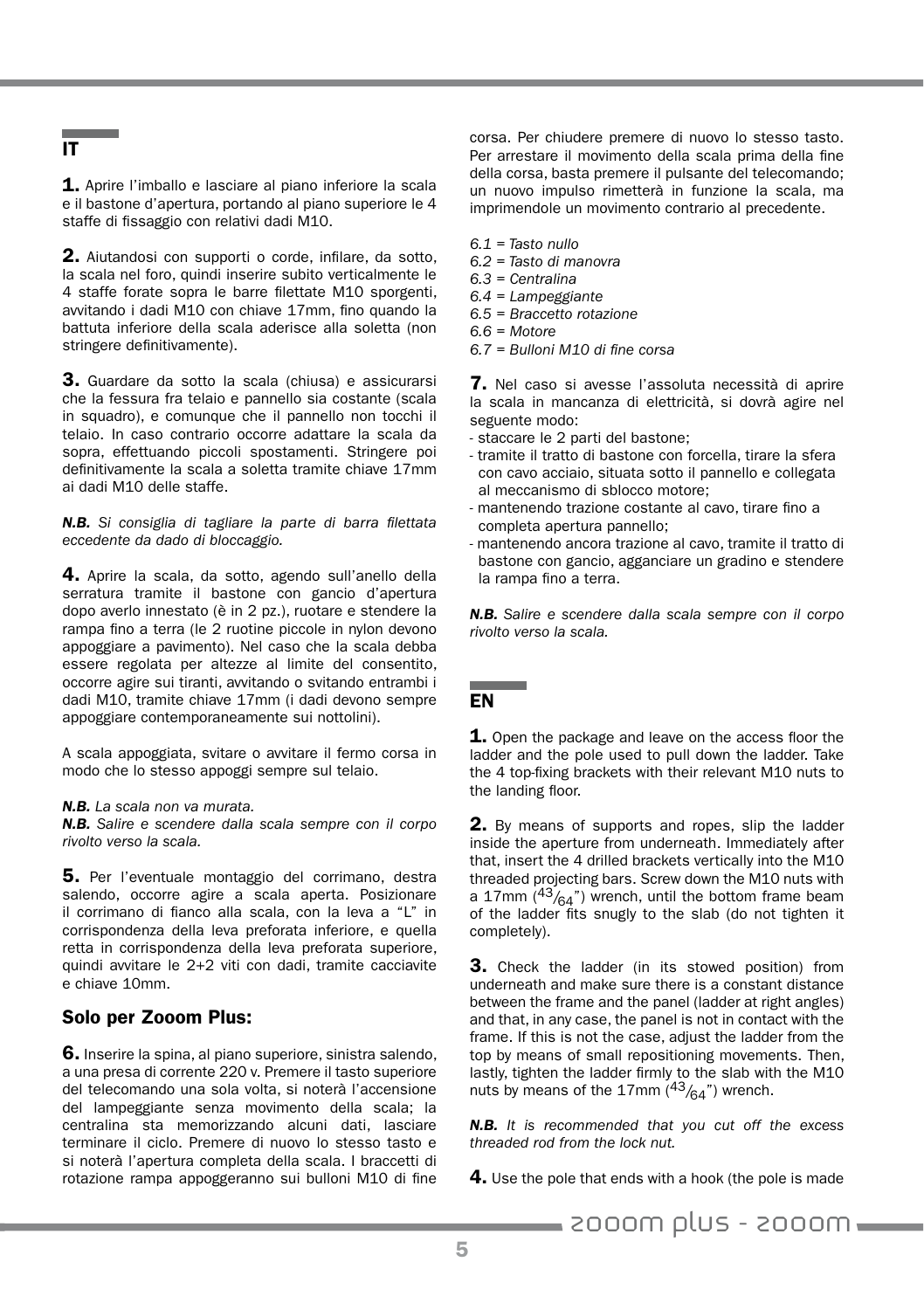up of two sections) to open the ladder from underneath, by inserting the hook into the projecting ring of the panel and pull the pole. Then turn and extend the ladder until it reaches the floor (securely foot the ladder with the two nylon casters resting firmly on the floor). Should you need to adjust the ladder for heights falling outside the standard, you must adjust the rods by either screwing or unscrewing both M10 nuts with the 17mm  $(25/64)$ wrench (the nuts must always rest simultaneously on the ratchets).

While the ladder rests on the floor, screw or unscrew the end stroke so it always rests on the frame.

*N.B. The ladder must not be walled in.*

*N.B. Climbing up and down the ladder must always take place with the body facing the ladder.*

5. In case you have to assemble a handrail on the right hand side (facing the ladder), fit it when the ladder is unfolded. Place the handrail next to the ladder, with the "L" shaped lever next to the bottom pre-drilled lever and the "straight" lever next to the top pre- drilled lever. Next, tighten the 2+2 screws with nuts by means of a screwdriver and a 10mm  $(^{43}/_{64})$  wrench.

# Only for Zooom Plus:

6. On the landing floor, left-hand side while climbing up, connect the ladder to a 220V power socket. Press the top button of the remote control once, you will note that the blinker turns on with no movement of the ladder; the control unit is memorizing data. Allow it to end its cycle. Press the same button again and you will notice that the ladder opens completely. The rotation brackets of the ladder will rest on the M10 end stroke nuts. To close the ladder, press the same button again. To stop the ladders movement before it ends it motion, simply press the button on the remote control; a new impulse will get the ladder moving again, but in the opposite direction.

- *6.1 = Reset button*
- *6.2 = Working button*
- *6.3 = Control unit*
- *6.4 = Blinker*
- *6.5 = Rotating arm*
- *6.6 = Motor*
- *6.7 = M10 Bolt end stroke*

7. In case of lack of electricity, follow the instructions below:

- divide the two parts of the pole;
- using the forked part of the pole, pull the steel sphere with the steel cable situated under the panel and connected to the motor release mechanism;
- keeping the wire taut, pull until the panel is completely open;
- still keeping the wire taut, use the hooked part of the pole to pull down on the tread and unfold the ladder to the floor.

*N.B. Climbing up and down the ladder must always take place with the body facing the ladder.*

#### **DE**

1. Öffnen Sie die Verpackung und lassen Sie die Treppe und den Öffnungsstab auf der unteren Etage.

Bringen Sie die 4 Befestigungsbügel mit den zugehörigen Muttern zu M10 auf die obere Etage.

2. Schieben Sie die Treppe mit Hilfe von Stützen oder Seilen von unten in die Bodenöffnung und bringen Sie dann sofort die 4 gebohrten Bügel senkrecht über den herausragenden Gewindestäben zu M10 an.

Ziehen Sie die Muttern zu M10 mit einem 17mm-er Schlüssel fest, bis der untere Anschlag der Treppe auf dem Deckenausschnitt aufliegt (nicht endgültig festziehen).

3. Schauen Sie die Treppe (geschlossen) von unten an und vergewissern Sie sich, dass der Schlitz zwischen Rahmen und Platte konstant ist (Treppe rechtwinklig) sowie dass die Platte nicht den Rahmen berührt. Anderenfalls muss die Position der Treppe von oben durch Vornahme kleiner Verschiebungen korrigiert werden. Ziehen Sie dann die Treppe am Deckenausschnitt mit einem 17mm-er Schlüssel an den Muttern M10 der Bügel fest.

*Anm.: Es wird geraten, den aus der Stellmutter herausragenden Teil des Gewindestabs abzuschneiden.*

4. Öffnen Sie die Treppe von unten durch Betätigen des Rings am Verschluss mit der Stange, die über einen Haken zum Öffnen verfügt, indem dieser eingeführt und gedreht wird (besteht aus 2 Teilen). Ziehen Sie die Treppe bis zum Boden (die beiden kleinen Nylonräder müssen auf dem Fußboden aufliegen). Sollte die Treppe wegen Höhen an der Grenze des Zulässigen eingestellt werden müssen, sind die Zuganker zu betätigen oder müssen beide Muttern M10 mit 17mm-er Schlüssel gelöst werden (die Muttern müssen immer gleichzeitig auf den Klinken aufliegen). Drehen Sie bei aufliegender Treppe den Zapfen M10x50 ab oder ein, so dass dieser immer auf dem Rahmen aufliegt.

Bei am Boden angelehnter Treppe, den Endanschlag einoder abschrauben, sodass er immer auf dem Rahmen bleibt.

*Anm.: Die Treppe darf nicht eingemauert werden. Anm.: Das Heben und Senken der Treppe muss immer bei in die gleiche Richtung gedrehtem Körper erfolgen.*

5. Für die eventuelle Montage des Handlaufs auf der rechten Seite beim Hochsteigen muss bei geöffneter Treppe gearbeitet werden. Positionieren Sie den Handlauf seitlich der Treppe, so dass sich der "L" förmige Hebel am unteren gelochten Hebel und der

zooom plus - zooom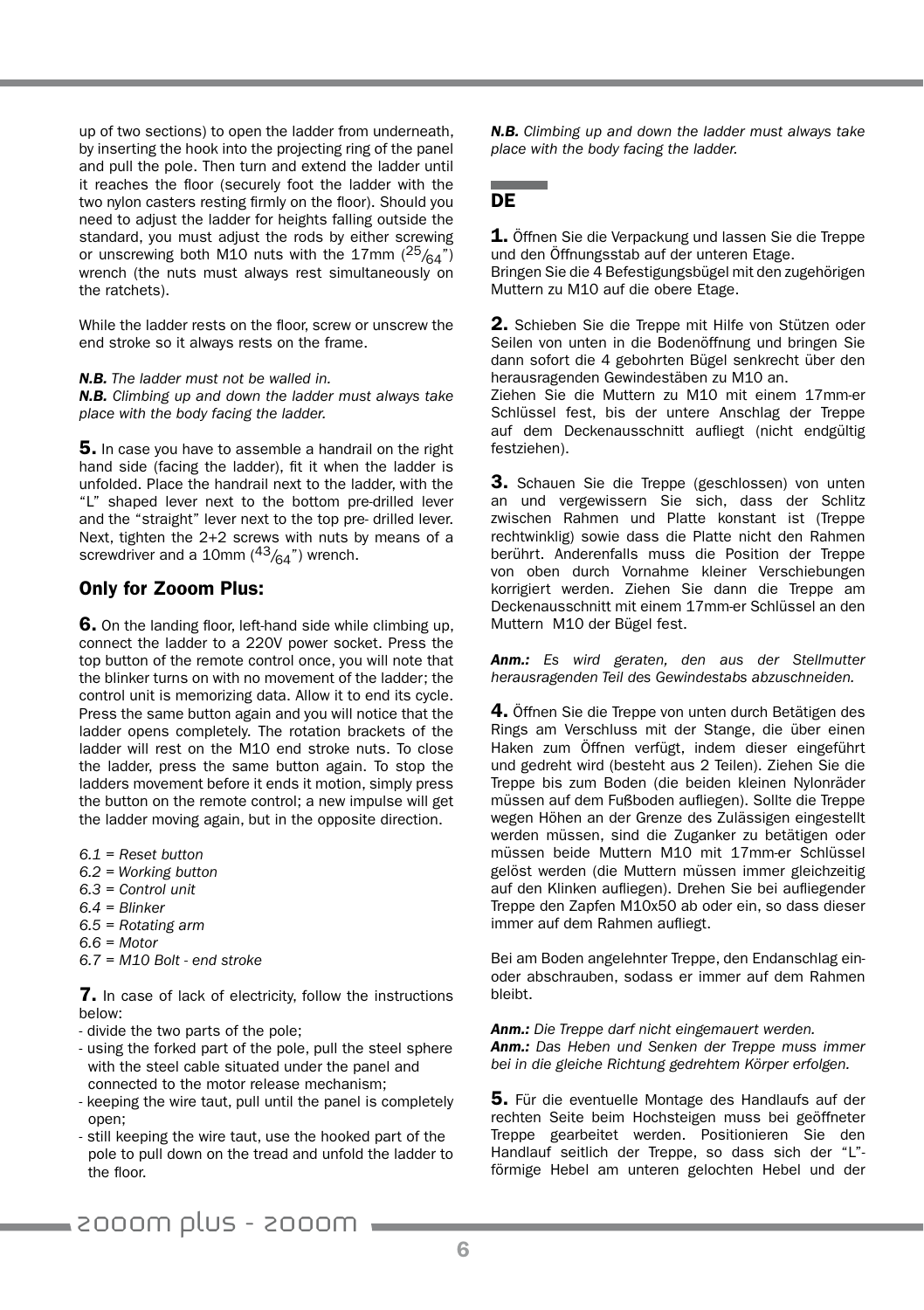Geraden des oberen durchlochten Hebels befindet. Ziehen Sie dann die 2+2 Schrauben mit Muttern mit einem Schraubendreher und 10mm-er Schlüssel fest.

# Nur für Zooom Plus:

6. 220 V ein. Betätigen Sie die obere Taste der Fernsteuerung einmal. Es ist das Einschalten der Blinkleuchte ohne Bewegung der Treppe zu erkennen. Das Steuergerät speichert einige Daten. Lassen Sie es diesen Zyklus beenden. Betätigen Sie erneut die gleiche Taste und es ist das vollständige Öffnen der Treppe erkennbar. Die Arme zur Rotation der Rampe liegen auf den Bolzen M10 für den Endanschlag auf. Betätigen Sie zum Schließen erneut die gleiche Taste. Zum Stoppen der Bewegung der Treppe vor dem Endanschlag genügt es, die Taste der Fernsteuerung zu betätigen. Ein neuer Impuls setzt die Treppe wieder in Bewegung, verleiht ihr aber eine Bewegung entgegengesetzt zur vorherigen.

- *6.1 = Taste null*
- *6.2 = Steuertaste*
- *6.3 = Steuergerät*
- *6.4 = Blinkleuchte*
- *6.5 = Rotationsarm*
- *6.6 = Motor*
- *6.7 = Bolzen M10 des Endanschlags*

7. Sollte es unbedingt notwendig sein, die Treppe bei Stromausfall zu öffnen, muss wie folgt vorgegangen werden:

- Trennen Sie die 2 Teile des Stabs;
- Ziehen Sie mit dem Gabelstück des Stabs an der Kugel mit dem Stahlseil unter der Platte, die mit dem Mechanismus zur Freigabe des Motors verbunden ist;
- Halten Sie den Zug am Kabel konstant, ziehen Sie, bis sich die Platte vollständig öffnet;
- Halten Sie den Zug am Kabel mit dem Stababschnitt mit Haken weiter aufrecht, haken Sie ihn in eine Stufe ein und fahren Sie die Treppe bis zum Fußboden aus.

*Anm.: Das Heben und Senken der Treppe muss immer bei in die gleiche Richtung gedrehtem Körper erfolgen.*

# FR

1. Ouvrir l'emballage et laisser dans la pièce inférieure l'escalier et la perche de manœuvre. Apporter les 4 étriers de fixation à l'étage, avec leurs relatifs écrous  $M10.$ 

2. À l'aide de supports et de cordes faire glisser par le bas l'escalier dans la trémie.

Après ça il faut introduire à la verticale dans les barres filetées et en saillie M10 les 4 étriers percés. Visser les écrous M10 avec une clé 17mm jusqu'à ce que le rebord du caisson s'encastre parfaitement au sousplafond (il ne faut pas le serrer de façon définitive).

3. Regarder du bas l'escalier (dans sa position repliée

ou fermée) et s'assurer que la fissure entre le châssis et le panneau est constante (escalier à angles droits) et que de toute façon le panneau ne touche pas le châssis. Dans le cas contraire, il faut adapter l'escalier par le haut, en effectuant de petits déplacements.

Enfin, à l'aide de la clé 17mm il faut fixer de façon définitive l'escalier sur la dalle aux écrous M10 des étriers.

*N.B. Il est recommandé de couper la tige filetée dépassant de l'écrou de blocage.*

4. À l'aide de la perche de manœuvre (qui se compose de deux sections), déployer l'escalier par le bas en introduisant le crochet de manœuvre dans l'anneau en saillie du loquet. Ensuite, tourner et déployer la rampe jusqu'au sol. (Les deux roulettes en nylon doivent être au sol). Au cas où il faudrait adapter l'escalier pour des hauteurs à la limite de ce qui est permis, il faut ajuster les tirantes/adapter, en vissant ou dévissant les deux écrous M10 à l'aide de la clé 17mm (les écrous doivent s'appuyer simultanément sur les ergots de fixation).

Une fois que l'escalier est en appuis, dévisser ou visser le boulon de fin de course de façon à ce que celui-ci reste toujours sur le châssis.

*N.B. L'escalier ne doit pas être muré.* 

*N.B. Montée et descente sont effectuées avec le corps faisant face vers l'escalier.*

5. Si vous devez monter la main courante, qui sera sur votre droite en gravissant l'escalier, montez-la lorsque l'escalier est déployé.

Positionnez la main courante à coté de la rampe ; le levier en "L" doit être à la hauteur du levier pré-percé inferieur, du levier pré-percé supérieur.

A ce moment-là serrez les 2+2 vis avec des écrous à l'aide de tournevis et de la clé 10mm.

# Seulement pour Zooom Plus :

6. À l'étage, sur le coté gauche en gravissant l'escalier, enforcer la fiche dans une prise de courant à 220V. Appuyer sur la touche supérieure de la télécommande une seule fois : le voyant clignotant s'allumera, mais la rampe ne bougera pas.

L'unité de commande est en train de mémoriser quelques données : patient jusqu'à ce cycle d'achève. Presser à nouveau la même touche : la rampe s'ouvrira complètement. Les bras de rotation de la rampe seront appuyés sur les boulons m10 de fin de course. Pour replier l'escalier, appuyez encore une fois sur le même touche.

- *6.1 = Bouton null*
- *6.2 = Bouton de manœuvre*
- *6.3 = Unité eletrique*
- *6.4 = Flashing*
- *6.5 = Rotation du bras*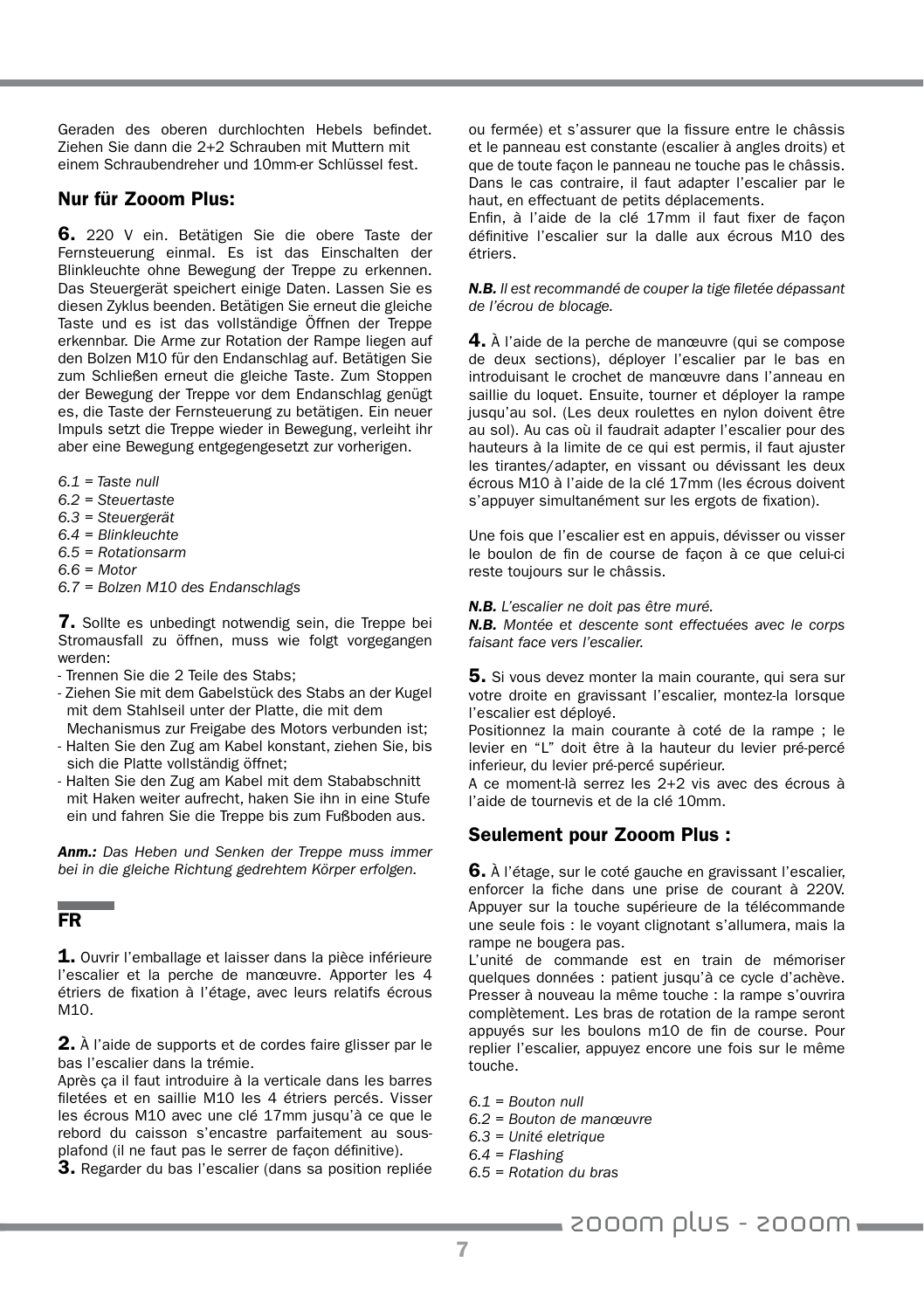*6.6 = Moteur 6.7 = Boulons M10*

7. S'il faut impérativement déployer l'escalier en cas de panne de courant, on devra suivre les étapes ci-dessous : - Détacher les deux sections de la perche ;

- A l'aide de la section de la perche à crochet ou fourche tirer la sphère qui se situe au mécanisme de déblocage du moteur;
- En maintenant une traction constante, tirer le câble jusqu'à l'ouverture complète du panneau;
- En maintenant encore la traction au câble, avec le crochet de la perche de manœuvre tirer une marche et déployer la rampe jusqu'au sol.

*N.B.* Montée et descente sont effectuées avec le corps faisant face vers l'escalier

# ES

1. Abrir el embalaje y dejar en el piso inferior la escalera y el bastón de apertura, llevando al piso superior los 4 soportes de fijación con las respectivas tuercas M10.

2. Ayudándose con soportes o cuerdas, introducir desde abajo la escalera en el hueco e instalar de inmediato verticalmente los 4 soportes perforados sobre las barras roscadas M10 sobresalientes, enroscando las tuercas M10 con llave 17mm (<sup>43</sup>/<sub>64</sub>"), hasta obtener que la parte delantera de la escalera quede adherida a la losa (no apretar definitivamente).

3. Mirar la escalera (cerrada) desde abajo y controlar que la ranura entre bastidor y panel sea constante (escalera escuadrada) y que, de cualquier forma, el panel no toque el bastidor. En caso contrario se debe adaptar la escalera desde arriba, efectuando pequeños desplazamientos. A continuación, apretar definitivamente la escalera a la losa mediante llave  $17$ mm ( $43/64$ ") con las tuercas M10 de los soportes.

*N.B. Se aconseja cortar la parte de barra roscada excedente respecto de la tuerca de fijación.*

4. Abrir la escalera desde abajo operando en el anillo de la cerradura mediante el bastón con gancho de apertura después de haberlo acoplado (consta de dos piezas); girar y extender la rampa hasta el suelo (las dos ruedas pequeñas de nylon deben quedar apoyadas en el pavimento).

En caso de que la escalera deba ser regulada para alturas al límite de lo permitido, se debe operar con los tirantes, enroscando o desenroscando mediante llave de 17mm (<sup>43</sup>/<sub>64</sub>") ambas tuercas M10 (ambas tuercas deben estar siempre apoyadas de modo simultáneo sobre los pestillos).

Apoyada la escalera, enroscar o desenroscar el perno de final de carrera de manera que sea siempre sobre el bastidor.

*N.B. La escalera no debe ser empotrada en el muro.*

*N.B. La subida y la bajada de la escalera deben efectuarse con el cuerpo dispuesto siempre en la misma dirección.*

5. Para el eventual montaje del pasamanos, a la derecha subiendo, se debe operar con escalera abierta. Posicionar el pasamanos al lado de la rampa con la palanca en "L" en correspondencia con la palanca preperforada inferior y aquella recta en correspondencia con la palanca preperforada superior y enroscar los 2 + 2 tornillos con tuercas mediante destornillador y llave de 10mm (43/ 64").

# Solo para Zooom Plus:

6. Conectar el enchufe en el piso superior, a la izquierda subiendo, a una toma de corriente de 220 V. Presionar el botón superior del telemando una sola vez; se notará el encendido de la luz intermitente sin movimiento de la rampa; la centralita está memorizando algunos datos; esperar que se concluya el ciclo.

Presionar nuevamente el mismo botón y se observará la apertura completa de la rampa. Los bracitos de rotación rampa se apoyarán sobre los pernos M10 de final de carrera. Para cerrar, presionar una vez más el mismo botón.

Para interrumpir el movimiento de la escalera antes del final de carrera basta presionar el botón del mando a distancia; presionando nuevamente el botón se reanudará el funcionamiento de la escala, pero con movimiento en sentido opuesto al precedente.

- *6.1 = Botón nulo*
- *6.2 = Botón de maniobra*
- *6.3 = Centralita*
- *6.4 = Luz intermitente*
- *6.5 = Bracito rotación*
- *6.6 = Motor*
- *6.7 = Pernos M10 de final de carrera*

7. En caso de tener absoluta necesidad de abrir la escalera en ausencia de energía eléctrica, se deberá proceder de la siguiente forma:

- .<br>- Separar las 2 partes del bastón.
- Mediante el tramo de bastón con horquilla tirar la esfera con cable de acero situada debajo del panel y conectada al mecanismo de desbloqueo motor.
- Manteniendo el cable en tracción constante, tirar hasta obtener la completa apertura del panel.
- Manteniendo aún en tracción el cable, usar el tramo de bastón con gancho para enganchar un peldaño y extender la rampa hasta el suelo.

*N.B. La subida y la bajada de la escalera deben efectuarse con el cuerpo dispuesto siempre en la misma dirección.*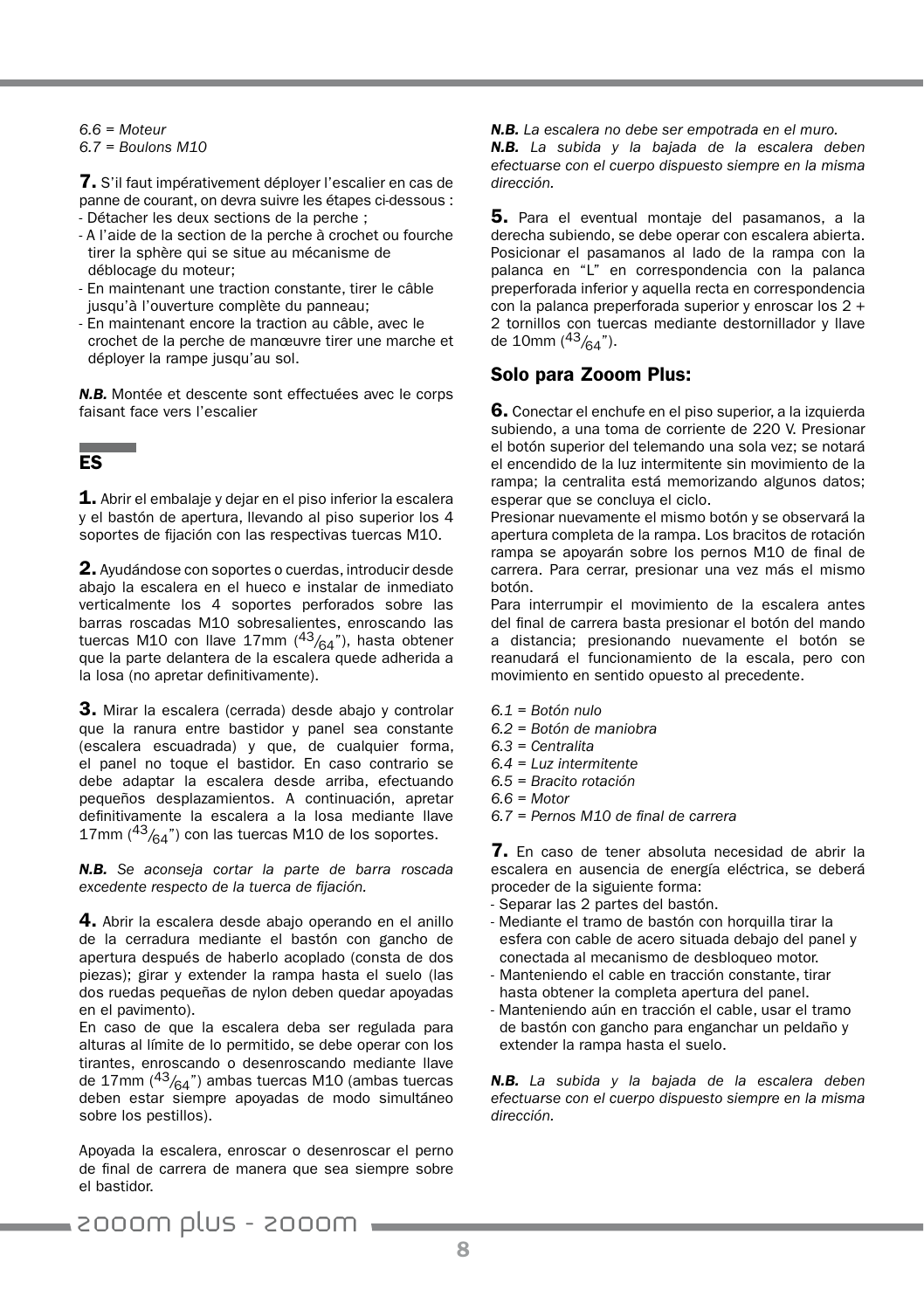

| DATI IDENTIFICATIVI DEL PRODOTTO    |
|-------------------------------------|
| PRODUCT DETAILS                     |
| <b>PRODUKTFIGENSCHAFTEN</b>         |
| DONNÉES D'IDENTIFICATION DU PRODUIT |
| DATOS DE IDENTIFICACIÓN             |
|                                     |

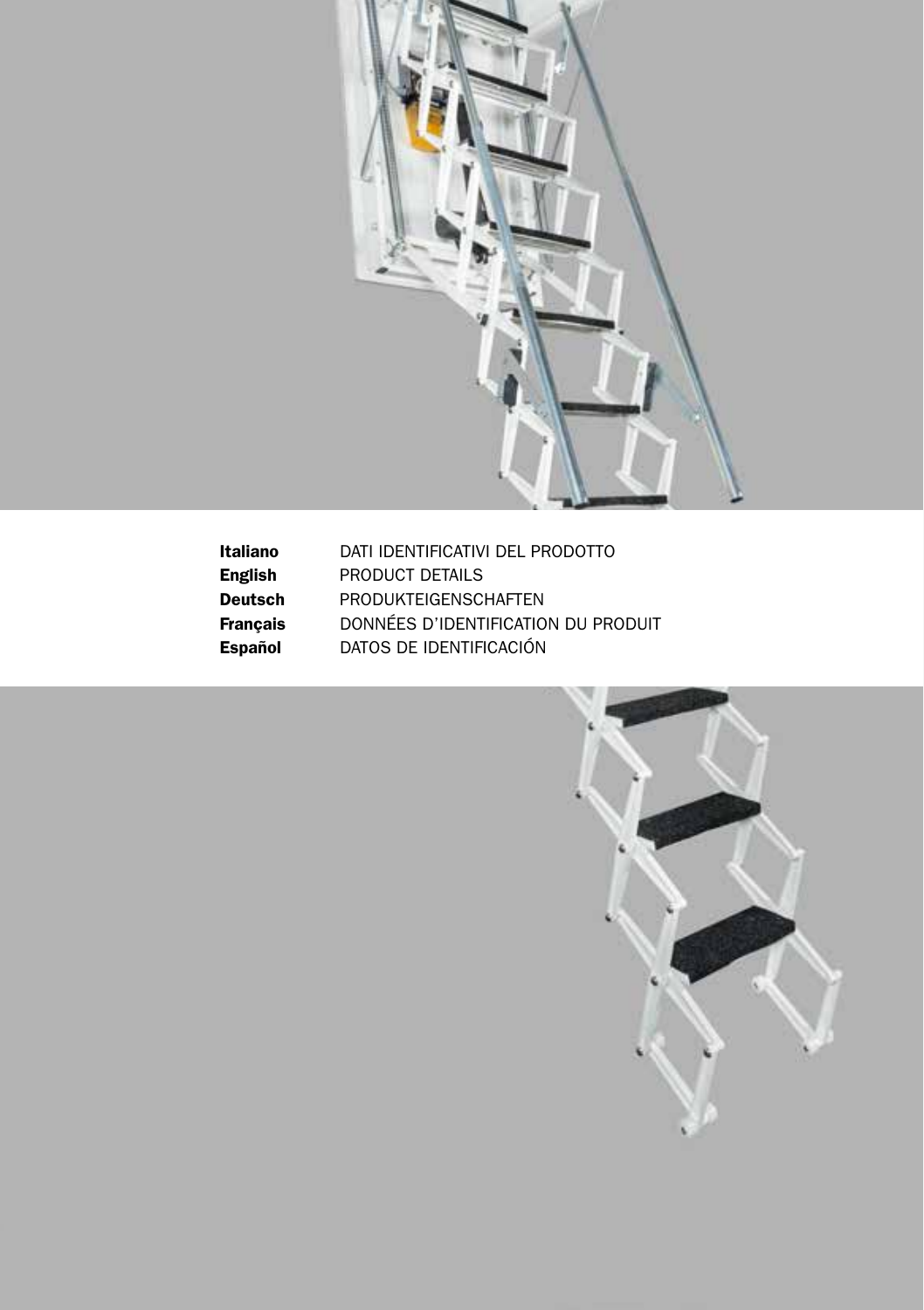

sooom plus - 2000m <mark>....</mark>...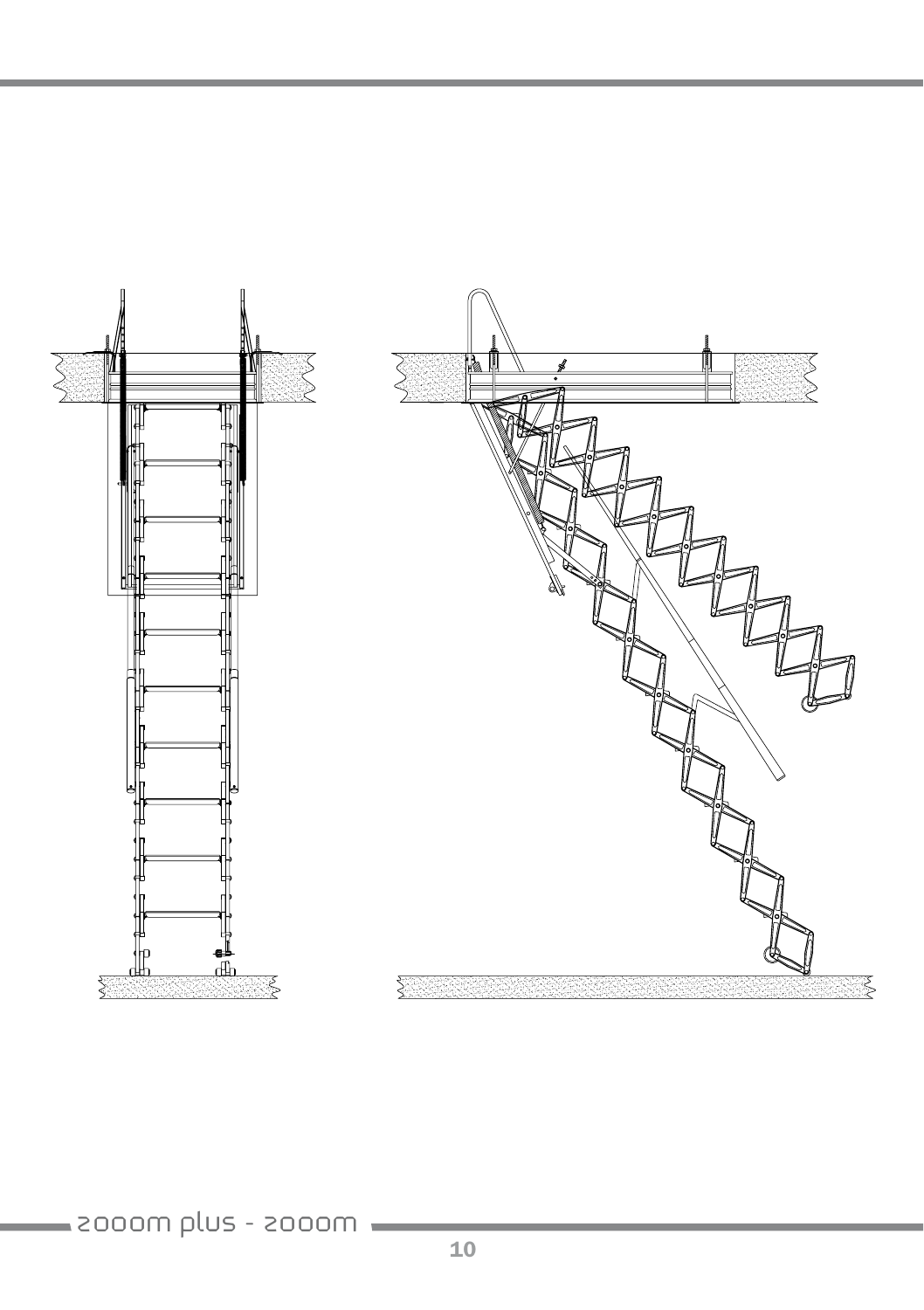# IT)

# dati identificativi del prodotto

denominazione commerciale: **ZOOOM PLUS** tipologia: scala retrattile motorizzata a pantografo

# materiali impiegati

# GRADINI E LEVE

materiali alluminio pressofuso finitura verniciatura a polvere poliestere bianco

# **CASSONETTO**

materiali lamiera d'acciaio spessore 1,2 mm finitura

verniciatura a polvere poliestere bianco

# PANNELLO

# materiali

pannello in multistrato di pioppo di prima scelta grezzo, spessore 14 mm, a bassissima emissione di formaldeide (certificato classe E1 norma UNI EN 13986:2005). Pannello completamente rivestito con materiale isolante sia termico che acustico

#### PEDATE

materiali

moquette nera

# dati identificativi del prodotto

denominazione commerciale: **ZOOOM** tipologia: scala retrattile a pantografo

# materiali impiegati

# GRADINI E LEVE

materiali acciaio stampato finitura zincatura trivalente cromo III

# **CASSONETTO**

materiali acciaio stampato finitura verniciatura a polvere poliestere bianco

# **PANNELLO**

#### materiali

pannello in truciolare di pioppo, spessore 16 mm, a bassissima emissione di formaldeide (certificato classe E1 norma UNI EN 13986:2005).

#### PULIZIA E MANUTENZIONE OBBLIGATORIA

Eseguire la pulizia della scala alla prima comparsa di macchie di sporco e depositi di polvere e periodicamente almeno ogni 6 mesi con panno morbido inumidito in acqua e detergenti specifici non abrasivi ed aggressivi. NON usare mai pagliette abrasive o in ferro. Pulire ed asciugare accuratamente dopo il lavaggio con un panno in microfibra al fine di eliminare gli aloni del calcare presente nell'acqua. Al verificarsi di qualsiasi minimo malfunzionamento è obbligatorio effettuare una manutenzione straordinaria, da eseguire subito e a regola d'arte.

#### PRECAUZIONI D'USO

Non esporre la scala a materiali/agenti corrosivi. Non installare la scala in ambienti umidi. Periodicamente controllare lo stato della scala e oliare le giunture. Non installare la scala per altezze inadeguate.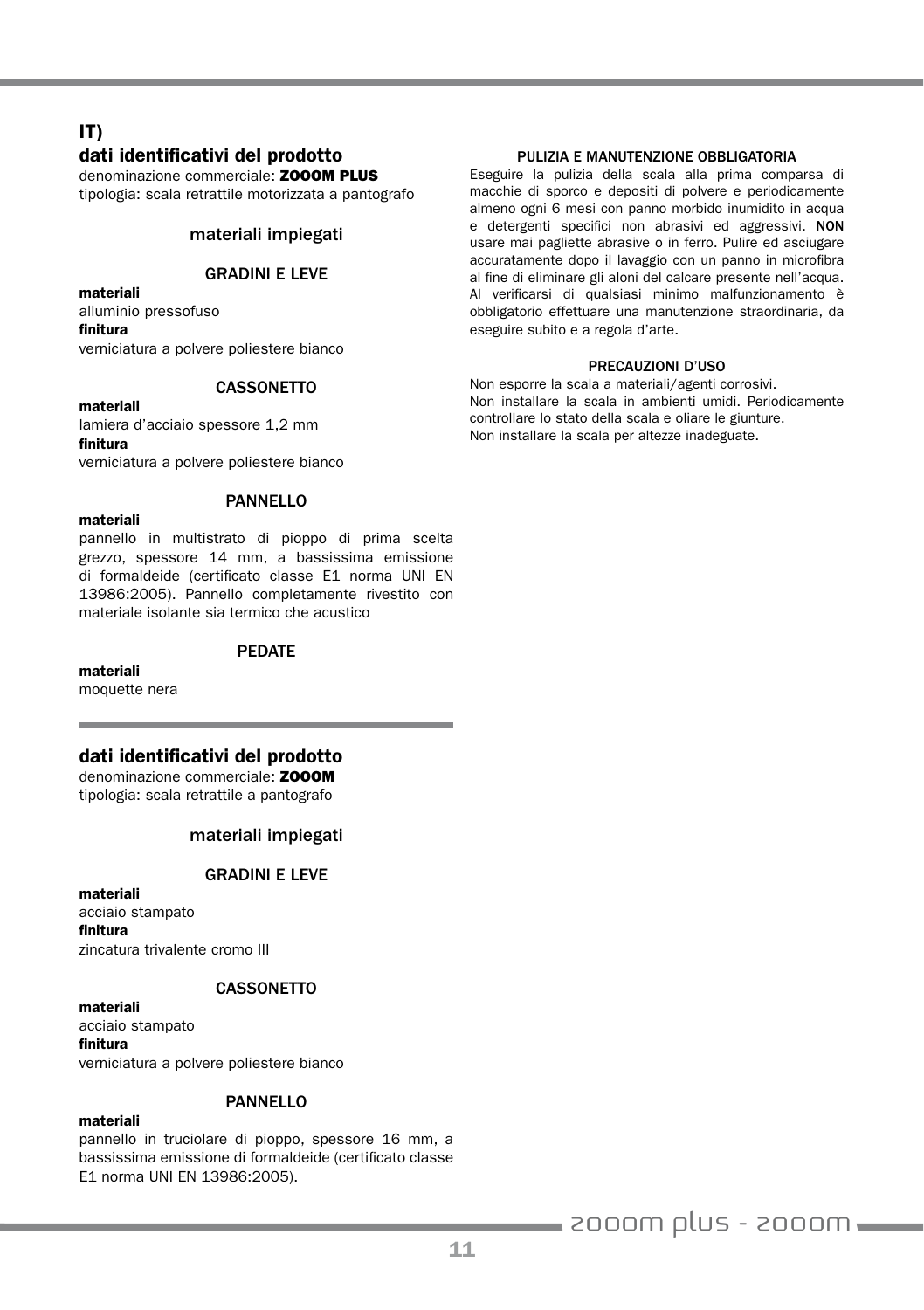# EN) product details

trade name: ZOOOM PLUS

type: electric scissor loft ladder

# used materials

#### LEVERS AND TREADS

#### materials

die-cast aluminium finishing oven painted polyester embossed white powder

#### HATCH FRAME

materials 1,2 mm  $(3/64)$ <sup>"</sup>)-thick sheet-steel finishing oven painted polyester embossed white powder

#### PANEL

14 mm  $\binom{35}{64}$ ")-thick first choice poplar plywood trap door, with very low formaldehyde emissions (Class E1 certified, to Standard UNI EN 13986:2005). Panel always covered with a high performing isolation material

# **TREADS**

materials black carpet

materials

product details trade name: ZOOOM

type: scissor loft ladder

# used materials

# LEVERS AND STEPS

#### materials

pressed steel finishing high strength galvanisation "Trivalent Chrome"

# HATCH FRAME

materials pressed steel finishing oven painted polyester embossed white powder

# PANEL

materials 16 mm (5/ 8")-thick first choice poplar plywood, with very low formaldehyde emissions (Class E1 standard UNI EN 13986:2005)

# zooom plus - zooom

# OBLIGATORY CLEANING AND MAINTENANCE

Clean the treads as soon as dirt spots and dust deposits appear and at least every 6 months using a soft cloth moistened with water and specific non-abrasive and nonaggressive detergents. NEVER use abrasive scourers. After cleaning, thoroughly dry the surfaces with a microfibre cloth to remove the haloes that form because of the limestone in the water. Should even the smallest malfunction occur, it is obligatory to immediately and professionally carry out extraordinary maintenance.

# USE PRECAUTION

Do not expose the ladder to corrosive substances. Do not install the ladder in wet environment. From time to time check the ladder's condition and oil the joints. Do not install the ladder for inappropriate heights.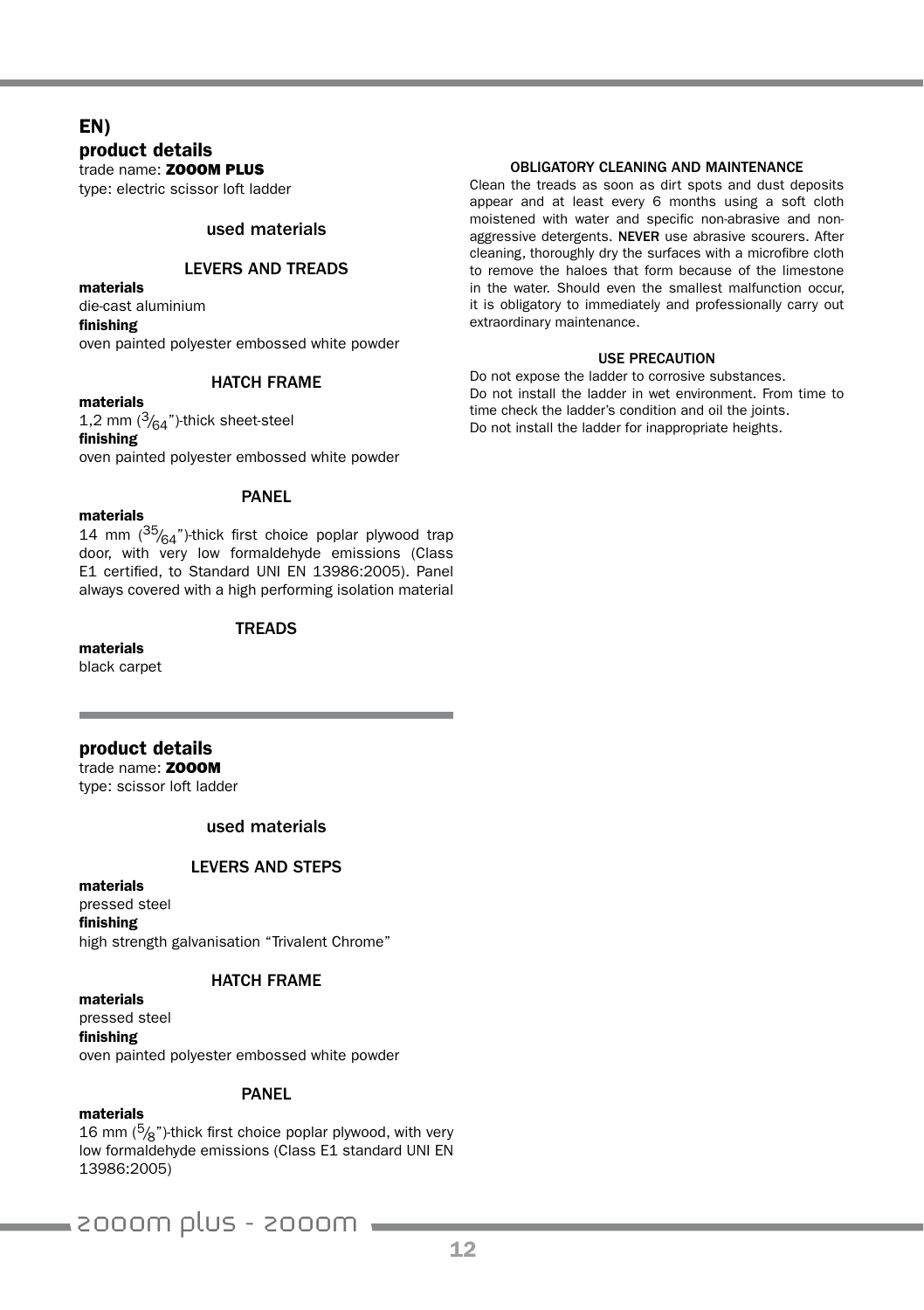# DE) Produkteigenschaften

kommerzielle Bezeichnung: ZOOOM PLUS

Typologie: elektrisch einziehbare Scherentreppe

# verwendete Materialien

### STUFEN UND HEBEL

# Materialen

Aluminiumdruckgruss Ausführung Lackpolyester-Lackierung weiss

# KASTENRAHMEN

#### Materialen

1,2 mm dickes Stahlblech Ausführung Lackpolyester-Lackierung weiss

# **LUKENDECKEL**

#### Materialen

Lukendeckel aus hochwertiger mehrlagiger Spanplatte (14 mm dick, zertifizierte sehr niedrige Formaldehyd-Emission, Klasse E1 Norm UNI EN 13986:2005). Lukendeckel komplett mit thermischem und akustischem lsoliermaterial beschichtet

# **TRITTSTUFEN**

# Materialen

schwarzer Teppichboden

# Produkteigenschaften

kommerzielle Bezeichnung: ZOOOM Typologie: einziehbare Scherentreppe

# verwendete Materialien

# STUFEN UND HEBEL

Materialen gepresster Stahl Ausführung verzinkt mit hochresistenter Chrom III Galvanisierung

# KASTENRAHMEN

Materialen gepresster Stahl Ausführung verzinkt mit hochresistenter Chrom III Galvanisierung

# LUKENDECKEL

# Materialen

Lukendeckel aus hochwertiger Spanplatte (16 mm dick zertifizierte sehr niedrige Formaldehyd-Emission, Klasse E1 Norm UNI EN 13986:2005)

#### REINIGUNG UND VORGESCHRIEBENE INSTANDHALTUNG

Die Treppe sofort reinigen wenn Schmutzfl ecken und Staubansammlungen entstehen und sie mindestens alle 6 Monate mit einem weichen, mit Wasser und einem spezifischen, weder scheuernden, noch aggressiven<br>Reinigungsmittel befeuchteten Lannen abzuwischen einigungsmittel befeuchteten NIEMALS scheuernde Eisenschwämme verwenden. Nach der Feuchtreinigung mit einem Mikrofasertuch sorgfältig nachtrocknen, um die Schlierenbildung durch kalkhaltiges Wasser zu vermeiden. Bei Auftreten einer noch so geringen Funktionsstörung muss unbedingt sofort eine fachgerechte außerordentliche Instandhaltung durchgeführt werden.

#### VORSICHTSMASSNAHMEN FÜR DIE ANWENDUNG

Setzen Sie die Leiter keinen ätzenden Materialien/ Substanzen aus. Stellen Sie die Leiter nicht in feuchten Bereichen auf. Überprüfen Sie regelmäßig den Zustand der Leiter und ölen Sie die Verbindungsstellen.

Montieren Sie die Leiter nicht in unangemessenen Höhen.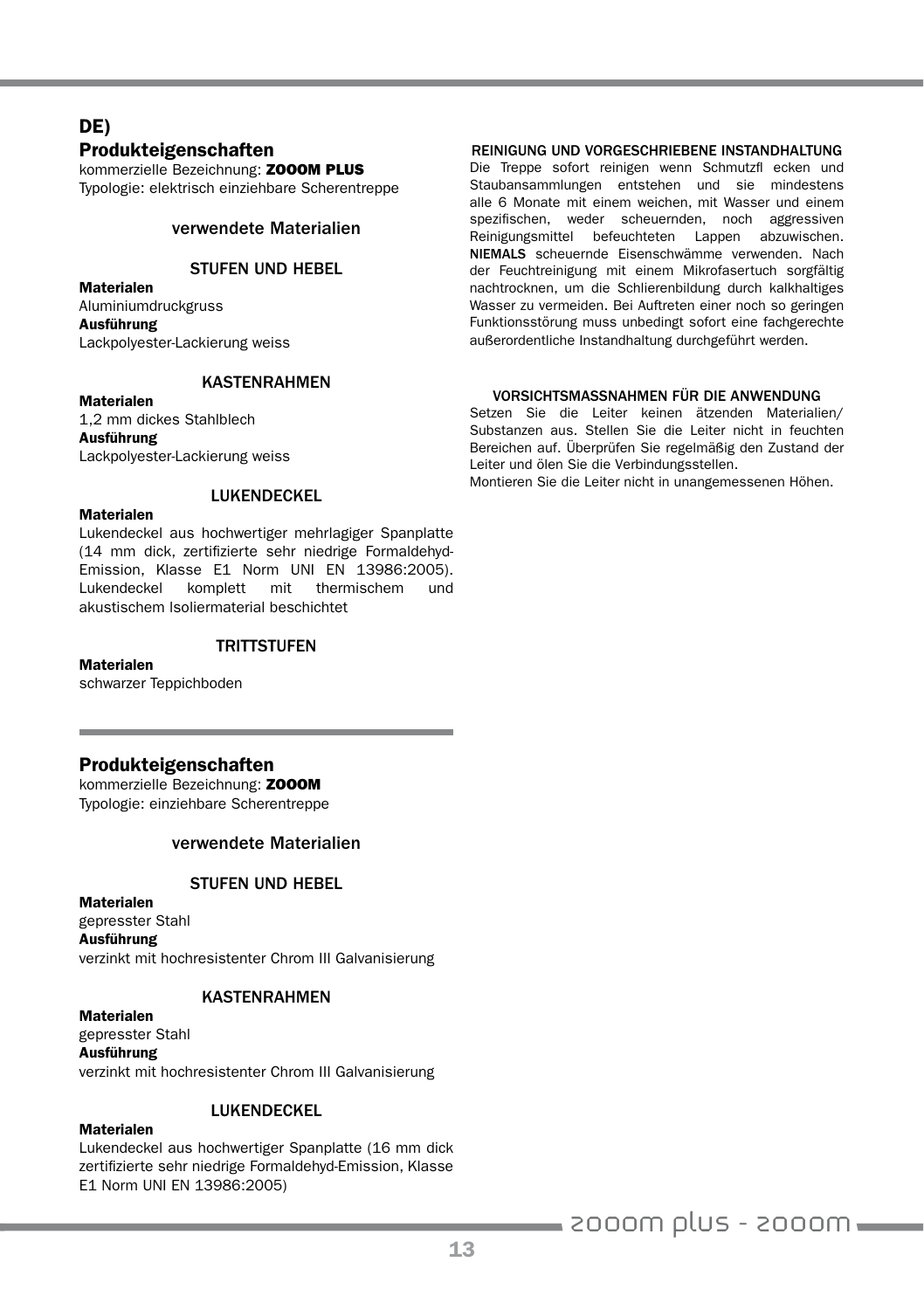# FR)

# données d'identification du produit

denomination commerciale : ZOOOM PLUS type : escalier rétractable motorisé à pantographe

#### matériaux utilisés

#### MARCHES ET LEVIERS

#### matériaux

aluminium moulé sous pression finition peinture à la poudre polyester blanche

#### **CAISSON**

### matériaux

tôle d'acier de 1,2 mm d'épaisseur finition peinture à la poudre polyester blanche

#### PANNEAU

matériaux panneau en contreplaqué de peuplier de premier choix brut, épaisseur 14 mm, à très basse émission de formaldéhyde (certifié classe E1 norme UNI EN 13986:2005). Panneau entièrement revêtu d'un

matériau d'isolation thermique et acoustique

#### GIRONS

#### matériaux

moquette noire

# données d'identification du produit

denomination commerciale: ZOOOM type : escalier rétractable à pantographe

# matériaux utilisés

#### MARCHES ET LEVIERS

matériaux acier moulé finitura zingage trivalent chrome III

# **CAISSON**

matériaux acier moulé finitura peinture à la poudre polyester blanche

# **PANNEAU**

#### matériaux

panneau en aggloméré de peuplier, épaisseur 16 mm, à très basse émission de formaldéhyde (certifié classe E1 norme UNI EN 13986:2005)

# zooom plus - zooom

#### NETTOYAGE ET MAINTENANCE OBLIGATOIRE

Nettoyer les marches dès que des taches de saleté ou des dépôts de poussière apparaissent ; effectuer également un nettoyage périodique, tous les 6 mois, à l'aide d'un chiffon doux, humecté d'eau et de détergents spécifiques non abrasifs et non agressifs. NE JAMAIS utiliser de la paille de fer abrasive. Après lavage, nettoyer et essuyer soigneusement avec un chiffon en microfibre, afin d'éliminer les auréoles provoquées par le calcaire contenu dans l'eau À la moindre défaillance, il est obligatoire d'effectuer immédiatement une maintenance corrective, dans les règles de l'art.

#### PRÉCAUTIONS D'EMPLOI

Ne pas exposer l'escalier à des matières/agents corrosifs. Ne pas installer l'escalier dans un environnement humide. À intervalles réguliers, contrôler l'état de l'escalier et lubrifier les jonctions. Ne pas installer l'escalier pour des hauteurs inadaptées.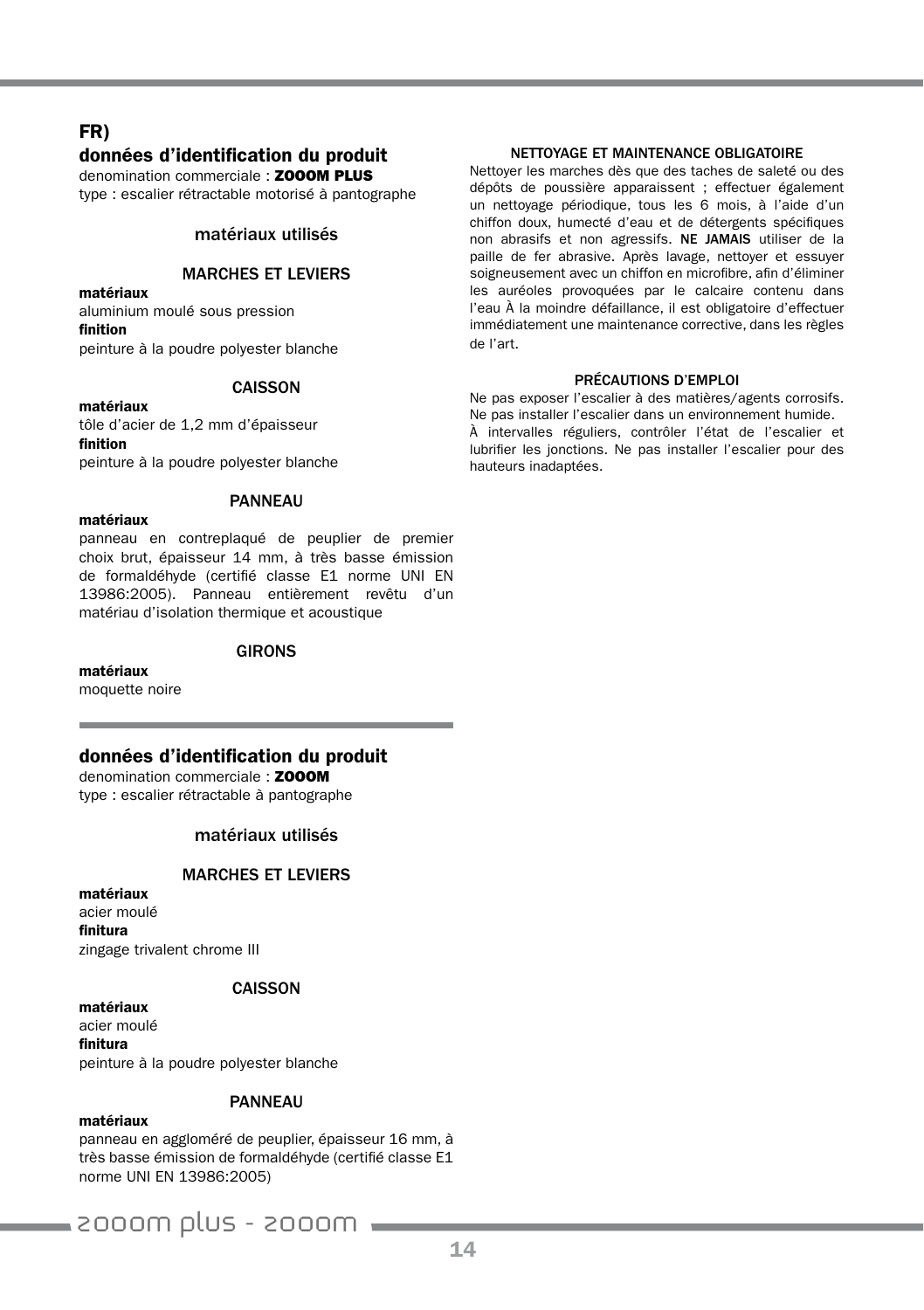# ES)

# datos de identificación del producto

denominación comercial: **ZOOOM PLUS** 

tipo: escalera retráctil motorizada de pantógrafo

# materiales empleados

# PELDAÑOS Y PALANCAS

#### materiales

aluminio fundido a presión acabado pintura en polvo poliéster blanco

# **CAJÓN**

#### materiales chapa de acero de 1,2 mm  $(3/64)$  de espesor acabado pintura en polvo poliéster blanco

### PANEL

panel de madera multicapa de chopo de primera calidad en bruto, de 14 mm (<sup>35</sup>/<sub>64</sub>") de espesor, con una muy baja emisión de formaldehído (certificado clase E1 norma UNI EN 13986:2005). Panel completamente revestido con material aislante, tanto térmico como acústico

#### **HUELLAS**

materiales

materiales

moqueta negra

# datos de identificación del producto

denominación comercial: ZOOOM tipo: escalera retráctil de pantógrafo

# materiales empleados

# PELDAÑOS Y PALANCAS

#### materiales

acero prensado acabado galvanizado trivalente de cromo III

# CAJÓN

materiales acero prensado acabado pintura en polvo poliéster blanco

#### PANEL

# materiales

panel de madera conglomerada de chopo, de 16 mm (5/8") de espesor, con una muy baja emisión de formaldehído (certificado clase E1 norma UNI EN 13986:2005)

### LIMPIEZA Y MANTENIMIENTO OBLIGATORIO

Realizar la limpieza de la escalera en cuanto aparezcan manchas de suciedad y depósitos de polvo, y periódicamente al menos cada 6 meses, con un paño suave humedecido en agua y detergentes específicos no abrasivos ni agresivos. NO utilizar nunca lanas abrasivas o de hierro. Limpiar y secar bien después del lavado utilizando un paño de microfibra para eliminar las aureolas de cal dejadas por el agua. Ante el menor defecto de funcionamiento, es obligatorio realizar un mantenimiento extraordinario según las reglas del arte.

#### PRECAUCIONES DE USO

No exponer la escalera a materiales o agentes corrosivos. No instalar la escalera en un ambiente húmedo.

Comprobar periódicamente el estado de la escalera y lubricar con aceite las juntas. No instalar la escalera para alturas inadecuadas.